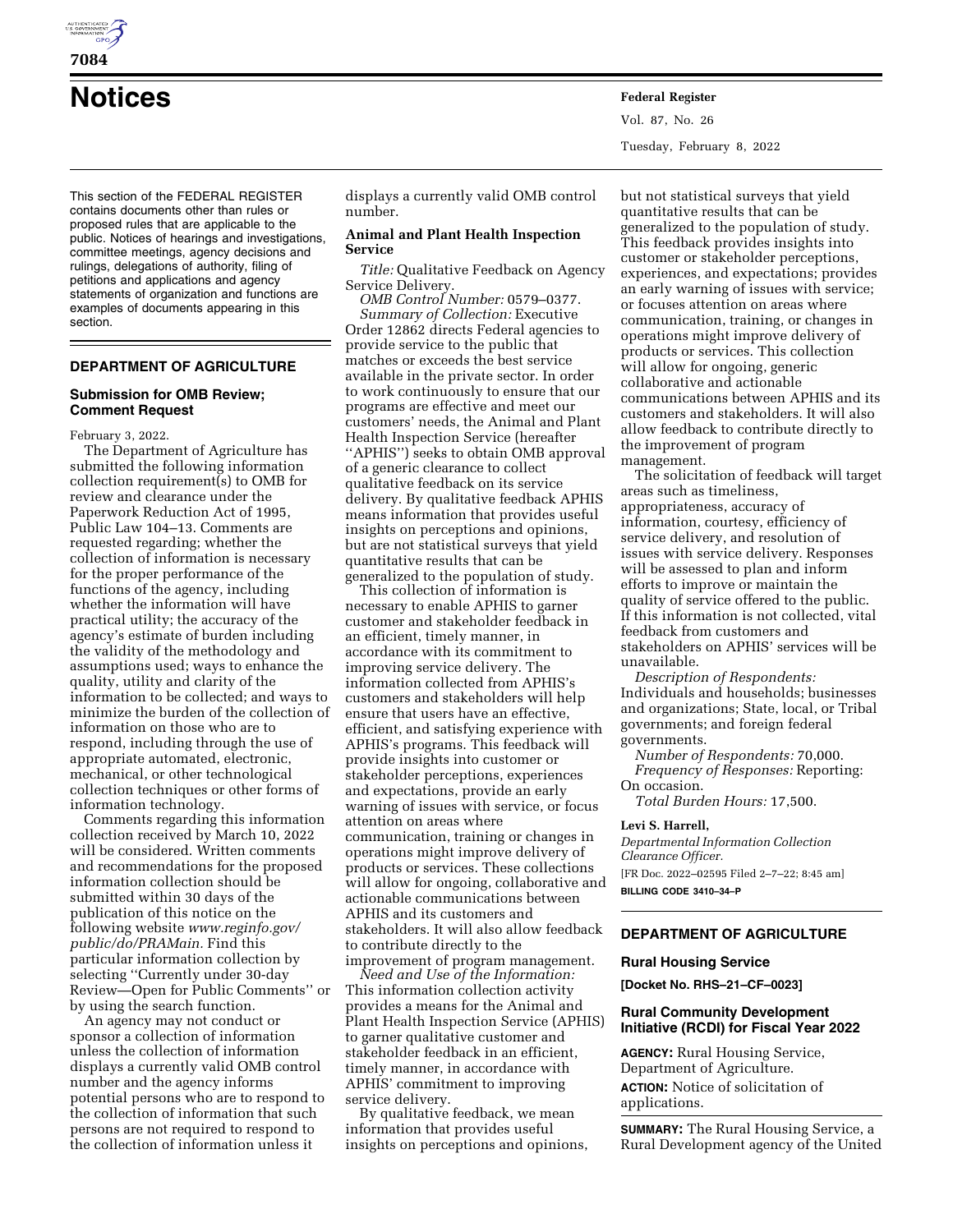States Department of Agriculture (USDA), announces the acceptance of applications under the Rural Community Development Initiative (RCDI) program for fiscal year (FY) 2022. These grants will be made to qualified intermediary organizations that will provide financial and technical assistance to recipients to develop their capacity and ability to undertake projects related to housing, community facilities, or community and economic development that will support the community. The NOSA is being issued prior to passage of a final appropriations act for FY 2022 to allow potential applicants time to submit applications for financial assistance under the program and to give the Agency time to process applications. Once the FY 2022 funding amount is determined, the Agency will publish it on its website at *[https://www.rd.usda.gov/newsroom/](https://www.rd.usda.gov/newsroom/notices-solicitation-applications-nosas) [notices-solicitation-applications-nosas.](https://www.rd.usda.gov/newsroom/notices-solicitation-applications-nosas)* 

**DATES:** Completed applications must be submitted using one of the following methods:

• *Paper:* The Agency must receive a paper application by 4:00 p.m. local time, April 25, 2022. Applicants intending to mail applications must provide sufficient time to permit delivery on or before the closing deadline date and time. Acceptance by the United States Postal Service or private mailer does not constitute delivery. Facsimile (FAX), electronic mail, and postage due applications will not be accepted. The application dates and times are firm. The Agency will not consider any application received after the deadline.

• *Electronic:* Electronic applications must be submitted via *Grants.gov* by 11:59 p.m. Eastern time on April 19, 2022. The application dates and times are firm. The Agency will not consider any application received after the deadline.

**ADDRESSES:** Applicants wanting to apply for assistance may download the application documents and requirements as stated in this Notice from the RCDI website: *[https://](https://www.rd.usda.gov/programs-services/community-facilities/rural-community-development-initiative-grants) [www.rd.usda.gov/programs-services/](https://www.rd.usda.gov/programs-services/community-facilities/rural-community-development-initiative-grants)  [community-facilities/rural-community](https://www.rd.usda.gov/programs-services/community-facilities/rural-community-development-initiative-grants)[development-initiative-grants.](https://www.rd.usda.gov/programs-services/community-facilities/rural-community-development-initiative-grants)* 

Application information for electronic submissions may be found at *[https://](https://www.grants.gov/) [www.grants.gov/](https://www.grants.gov/)*.

Applicants may also request paper application packages from the Rural Development office in their state. A list of Rural Development State offices contacts can be found via *[https://](https://www.rd.usda.gov/files/CF_State_Office_Contacts.pdf) [www.rd.usda.gov/files/CF](https://www.rd.usda.gov/files/CF_State_Office_Contacts.pdf)*\_*State*\_*Office*\_ *[Contacts.pdf.](https://www.rd.usda.gov/files/CF_State_Office_Contacts.pdf)* 

## **FOR FURTHER INFORMATION CONTACT:**

Shirley J. Stevenson, Community Programs Specialist, Rural Development, United States Department of Agriculture, 1400 Independence Ave. SW, Washington, DC 20250, Phone: (202) 205–9685, Email: *[Shirley.Stevenson@usda.gov.](mailto:Shirley.Stevenson@usda.gov)* 

#### **SUPPLEMENTARY INFORMATION:**

## **Authority**

This solicitation is authorized pursuant by Congress in 1999 (Pub. L. 106–78), amended by the Further Consolidated Appropriations Act, 2020 (Pub. L. 116–94), and funding continued under the enactment of the Continuing Appropriations Act, 2021 (Pub. L. 116– 260).

## **Rural Development: Key Priorities**

The Agency encourages applicants to consider projects that will advance the following key priorities:

• Assisting rural communities recover economically from the impacts of the COVID–19 pandemic, particularly disadvantaged communities;

• Ensuring all rural residents have equitable access to RD programs and benefits from RD funded projects; and

• Reducing climate pollution and increasing resilience to the impacts of climate change through economic support to rural communities.

For further information, visit *[https://](https://www.rd.usda.gov/priority-points) [www.rd.usda.gov/priority-points.](https://www.rd.usda.gov/priority-points)* 

#### **Overview**

*Federal Agency:* Rural Housing Service (RHS).

*Funding Opportunity Title:* Rural Community Development Initiative. *Announcement Type:* Notice of

Solicitation of Applications (NOSA).

*Funding Amount:* The NOSA is being issued prior to the passage of a final appropriations act for Fiscal Year (FY) 2022. Once the funding amount for this Program has been established by final appropriations act for FY 2022, the Agency will publish it on its website at: *[https://www.rd.usda.gov/newsroom/](https://www.rd.usda.gov/newsroom/notices-solicitation-applications-nosas) [notices-solicitation-applications-nosas.](https://www.rd.usda.gov/newsroom/notices-solicitation-applications-nosas)* 

*Assistance Listing (AL) (*Formerly *the Catalog of Federal Domestic Assistance (CFDA)) Number:* 10.446.

*Funding Opportunity Number:*  USDA–RD–HCFP–RCDI–2022.

*Due Dates:* Applications must be submitted using one of the following methods:

• *Paper:* The deadline for receipt of a paper application is 4 p.m. local time, April 25, 2022.

• *Electronic:* Electronic applications will be accepted via *Grants.gov*. The deadline for receipt of an electronic applications via *Grants.gov* is 11:59 p.m.

Eastern time on April 19, 2022. The application dates and times are firm. The Agency will not consider any application received after the deadline. Applicants intending to mail applications must provide sufficient time to permit delivery on or before the closing deadline date and time. Acceptance by the United States Postal Service or private mailer does not constitute delivery. Facsimile (FAX), electronic mail and postage due applications will not be accepted. Prior to official submission of applications, applicants may request technical assistance or other application guidance from the Agency, as long as such requests are made prior to April 14, 2022. Technical assistance is not meant to be an analysis or assessment of the quality of the materials submitted, a substitute for agency review of completed applications, nor a determination of eligibility, if such determination requires in-depth analysis. The Agency will not solicit or consider scoring or eligibility information that is submitted after the application deadline. The Agency reserves the right to contact applicants to seek clarification information on materials contained in the submitted application.

## **Items in the Supplementary Information**

I. Program Description

- II. Federal Award Information
- III. Definitions
- IV. Eligibility Information
- V. Application and Submission Information
- VI. Application Review Information
- VII. Federal Awarding Administration Information

VIII. Federal Awarding Agency Contacts IX. Other Information

#### **I. Program Description**

Congress first authorized the RCDI in 1999 pursuant to the Agriculture, Rural Development, Food and Drug Administration, and Related Agencies Appropriations Act 2000 (Pub. L. 106– 78), as amended by the Further Consolidated Appropriations Act, 2020 (Pub. L. 116–94), and funding continued under the enactment of the Continuing Appropriations Act, 2021 (Pub. L. 116– 260). The program is designed to assist qualified private organizations, nonprofit organizations, and public (including tribal) intermediary organizations, proposing to carry out financial and technical assistance programs to improve housing, community facilities, and community and economic development projects in rural areas. The RCDI program requires the intermediary (grantee) to provide a program of financial and technical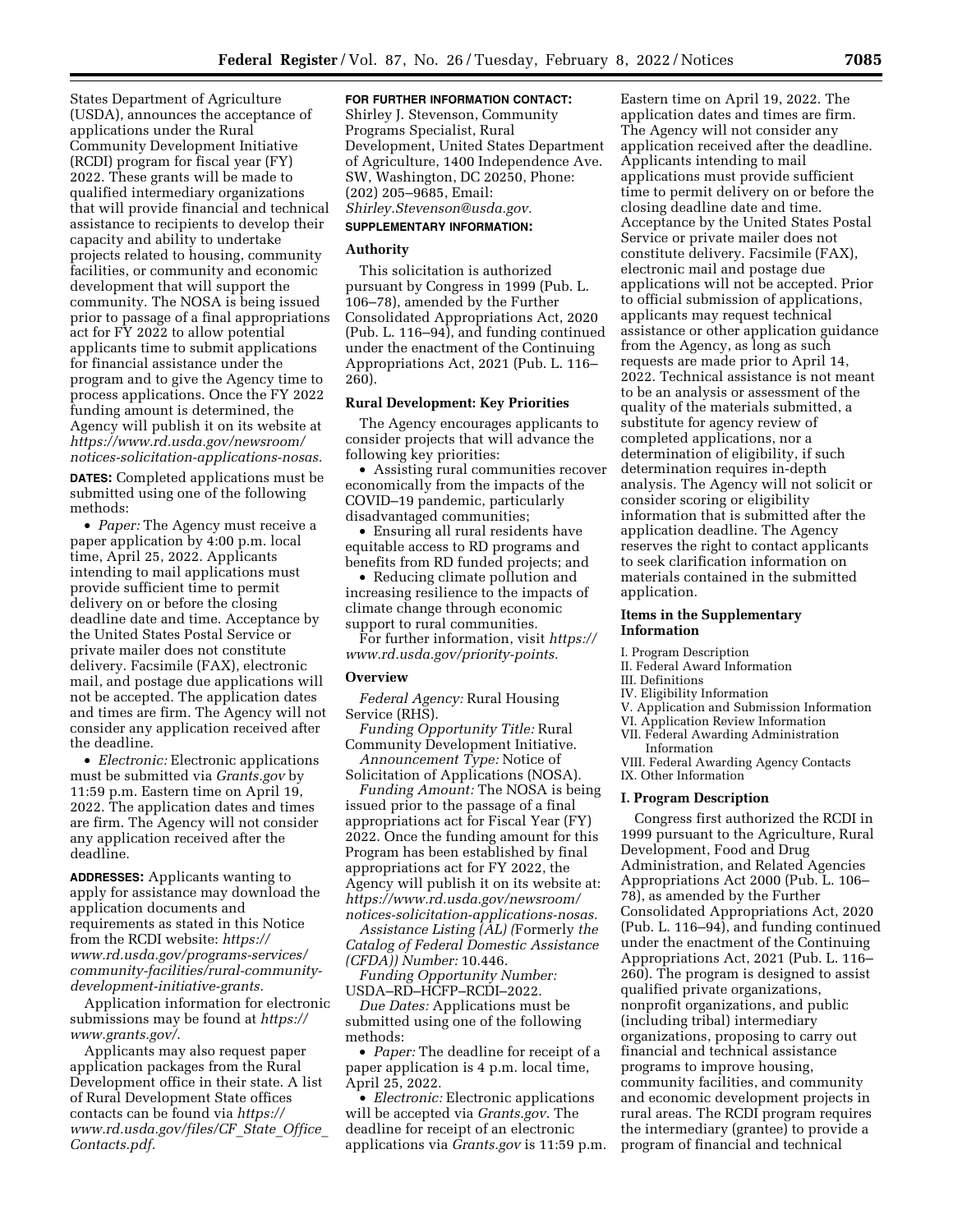assistance to recipients. The recipients will, in turn, provide programs to their communities (beneficiaries).

## **II. Federal Award Information**

The Agency will publish the amount of funding received for FY 2022 on its website at: *[https://www.rd.usda.gov/](https://www.rd.usda.gov/newsroom/notices-solicitation-applications-nosas)  [newsroom/notices-solicitation](https://www.rd.usda.gov/newsroom/notices-solicitation-applications-nosas)[applications-nosas.](https://www.rd.usda.gov/newsroom/notices-solicitation-applications-nosas)* 

Qualified private organizations, nonprofit organizations and public (including tribal) intermediary organizations proposing to carry out financial and technical assistance programs will be eligible to receive grant funding.

The intermediary will be required to provide matching funds in an amount at least equal to the RCDI grant. In-kind contributions cannot be used as matching funds. Partnerships with other federal, state, local, private, and nonprofit entities are encouraged.

The respective minimum and maximum grant amounts per intermediary are \$50,000 and \$250,000, respectively. The intermediary must provide a program of financial and technical assistance to recipients to develop their capacity and ability to undertake projects related to housing, community facilities, or community and economic development that will support the community.

Grant funds must be utilized within three years from date of the award.

A grantee that has an outstanding RCDI grant over three years old, as of the application due date in this Notice, is not eligible to apply for this round of funding.

The intermediary must provide a program of financial and technical assistance to one or more of the following: A private, nonprofit community-based housing and development organization, a lowincome rural community or a federally recognized Tribe. An intermediary proposing to serve one or more Federally recognized tribes must include a resolution of support with its application from the Tribes it proposes to serve. If the resolution of support is not submitted for each Tribe, the Tribe will be considered ineligible as a recipient. This requirement is being added to ensure collaboration during the application process between intermediaries and all Tribes that they propose to serve.

## **III. Program Definitions**

Agency—The Rural Housing Service or its successor.

Beneficiary—Entities or individuals that receive benefits from assistance provided by the recipient.

Capacity—The ability of a recipient to implement housing, community facilities, or community and economic development projects.

Conflict of interest—A situation in which a person or entity has competing personal, professional, or financial interests that make it difficult for the person or business to act impartially. Regarding use of both grant and matching funds, Federal procurement standards prohibit transactions that involve a real or apparent conflict of interest for owners, employees, officers, agents, or their immediate family members having a financial or other interest in the outcome of the project; or that restrict open and free competition for unrestrained trade. Specifically, project funds may not be used for services or goods going to, or coming from, a person or entity with a real or apparent conflict of interest, including, but not limited to, owner(s) and their immediate family members. An example of conflict of interest occurs when the grantee's employees, board of directors, or the immediate family of either, have the appearance of a professional or personal financial interest in the recipients receiving the benefits or services of the grant.

Federally recognized Tribes—Tribal entities recognized and eligible for funding and services from the Bureau of Indian Affairs, based on the most recent notice in the **Federal Register** published by the Bureau of Indian Affairs and Tribes that received federal recognition after the most recent publication. Tribally Designated Housing Entities are eligible RCDI recipients.

Financial assistance—Funds, not to exceed \$10,000 per award, used by the intermediary to purchase supplies and equipment to build the recipient's capacity.

Funds—The RCDI grant and matching funds that have been provided by the Grantee.

Intermediary—A qualified private organization, nonprofit organization (including faith-based and community organizations and philanthropic organizations), or public (including tribal) organization that provides financial and technical assistance to multiple recipients.

Low-income rural community—An authority, district, economic development authority, regional council, federally recognized Tribe, or unit of government representing an incorporated city, town, village, county, township, parish, Indian reservation or borough whose income is at or below 80 percent of either the state or national Median Household Income as measured by the 2010 Census.

Matching funds—Cash or confirmed funding commitments. Matching funds must be at least equal to the grant amount and committed for a period of not less than the grant performance period.

Recipient—The entity that receives the financial and technical assistance from the intermediary. The recipient must be a nonprofit community-based housing and development organization, a low-income rural community or a federally recognized Tribe.

Rural and rural area—Any area other than (i) a city or town that has a population of greater than 50,000 inhabitants and (ii) the urbanized area contiguous and adjacent to such city or town.

Technical assistance—Skilled help in improving the recipient's abilities in the areas of housing, community facilities, or community and economic development.

## **IV. Eligibility Information**

Applicants must meet all of the following eligibility requirements by the application deadline. Applications which fail to meet any of these requirements by the application deadline will be deemed ineligible, will not be evaluated further, and will not receive a Federal award.

## *A. Eligible Applicants*

1. Qualified private organizations, nonprofit organizations (including faithbased organizations in accordance with 7 CFR part 16, and community organizations and philanthropic foundations), and public (including tribal) intermediary organizations are eligible applicants. Definitions that describe eligible organizations and other key terms are listed below.

2. The recipient must be a nonprofit community-based housing and development organization, low-income rural community, or federally recognized Tribe based on the RCDI definitions of these groups.

3. Private nonprofit, faith, or community-based organizations must provide a certificate of incorporation and a certificate of good standing from the Secretary of State of the State of incorporation, or other similar and valid documentation of current nonprofit status. For low-income rural community recipients, the Agency requires evidence that the entity is a public body and census data verifying that the median household income of the community where the office receiving the financial and technical assistance is located is at, or below, 80 percent of the State or national median household income, whichever is higher. For Federally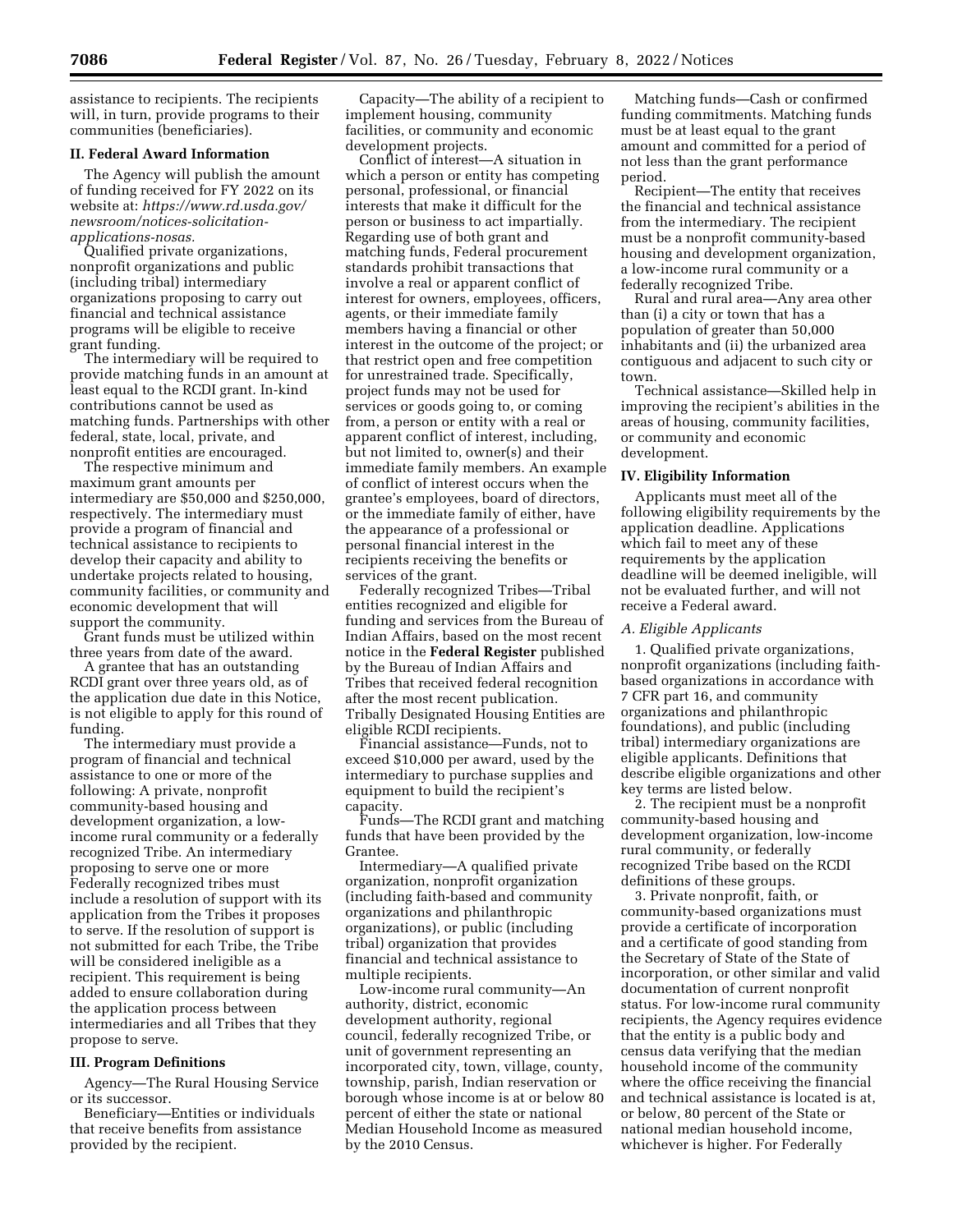recognized tribes, the Agency needs the page listing their name from the current **Federal Register** list of tribal entities recognized and eligible for funding services (see the definition of Federally recognized tribes in this Notice for details on this list). An intermediary proposing to serve one or more Federally recognized Tribes must include a resolution of support with its application from the Tribes it proposes to serve. If the resolution of support is not submitted for each Tribe, the Tribe will be considered ineligible as a recipient. This requirement is being added to ensure collaboration during the application process between intermediaries and all Tribes that they propose to serve.

4. In prior Fiscal Years any corporation that had been convicted of a felony criminal violation under any Federal law within the preceding 24 months or that had any unpaid Federal tax liability that had been assessed, for which all judicial and administrative remedies had been exhausted or lapsed, and that was not being paid in a timely manner pursuant to an agreement with the authority responsible for collecting the tax liability, has not been eligible for financial assistance provided with fullyear appropriated funds in accordance with prior appropriations acts unless a Federal agency had considered suspension or debarment of the corporation and made a determination that this further action was not necessary to protect the interests of the Government. It is possible that a similar provision will be included in the FY appropriations act for FY 2022, once enacted.

### *B. Cost Sharing or Matching*

Matching funds are required to be provided in an amount that, at a minimum, is equal to the amount of the grant.

If this matching fund requirement is not met, the application will be deemed ineligible. See Section V, Application and Submission Information, for required pre-award and post award matching funds documentation submission.

Matching funds must be in the form of cash or confirmed funding commitments that, at a minimum, are equal to the grant amount. Matching funds must also be committed for a period of not less than the grant performance period. These funds can only be used for eligible RCDI activities and must be used to support the overall purpose of the RCDI program.

In-kind contributions such as salaries, donated time and effort, real and nonexpendable personal property, and

goods and services cannot be used as matching funds.

Grant funds and matching funds must be used in equal proportions. This does not mean funds have to be used equally by line item.

The request for advance or reimbursement and supporting documentation must show that RCDI fund usage does not exceed the cumulative amount of matching funds used.

Grant funds will be disbursed pursuant to relevant provisions of 2 CFR parts 200 and 400. See Section V, Application and Submission Information, for matching funds documentation and pre-award requirements.

The intermediary is responsible for demonstrating that matching funds are available and committed for a period of not less than the grant performance period to the RCDI proposal. Matching funds may be provided by the intermediary or a third party. Other Federal funds may be used as matching funds if authorized by statute and the purpose of the funds is an eligible RCDI purpose.

RCDI funds will be disbursed on an advance or reimbursement basis. Matching funds cannot be expended prior to execution of the RCDI Grant Agreement.

Applicants must provide matching funds in an amount at least equal to the amount of the Federal grant. Successful applications will be selected by the Agency for funding and will be awarded from funds appropriated for the RCDI program.

#### *C. Other Program Requirements*

1. The recipient and beneficiary, but not the intermediary, must be located in an eligible rural area. The physical location of the recipient's office that will be receiving the financial and technical assistance must be in an eligible rural area. If the recipient is a low-income community, the median household income of the area where the office is located must be at or below 80 percent of the State or national median household income, whichever is higher. The applicable Rural Development State Office can assist in determining the eligibility of an area.

A listing of Rural Development State Office contacts can be found at the following link: *[https://](https://www.rd.usda.gov/files/CF_State_Office_Contacts.pdf) [www.rd.usda.gov/files/CF](https://www.rd.usda.gov/files/CF_State_Office_Contacts.pdf)*\_*State*\_*Office*\_ *[Contacts.pdf.](https://www.rd.usda.gov/files/CF_State_Office_Contacts.pdf)* A map showing eligible rural areas can be found at the following link: *[https://eligibility.sc.egov.usda.gov/](https://eligibility.sc.egov.usda.gov/eligibility/welcomeAction.do?pageAction=RBSmenu)  [eligibility/welcomeAction.do?](https://eligibility.sc.egov.usda.gov/eligibility/welcomeAction.do?pageAction=RBSmenu) [pageAction=RBSmenu.](https://eligibility.sc.egov.usda.gov/eligibility/welcomeAction.do?pageAction=RBSmenu)* 

2. RCDI grantees that have an outstanding grant over 3 years old, as of the application due date in this Notice, will not be eligible to apply for this round of funding. Grant and matching funds must be utilized in a timely manner to ensure that the goals and objectives of the program are met.

3. Individuals cannot be recipients. 4. The intermediary must provide a program of financial and technical assistance to the recipient.

5. The intermediary organization must have been legally organized for a minimum of three years and have at least three years prior experience working with private nonprofit community-based housing and development organizations, low-income rural communities, or tribal organizations in the areas of housing, community facilities, or community and economic development.

6. Proposals must be structured to utilize the grant funds within 3 years from the date of the award.

7. Each applicant, whether individually or jointly, may only submit one application for RCDI funds under this Notice. This restriction does not preclude the applicant from providing matching funds for other applications.

8. Recipients can benefit from more than one RCDI application; however, after grant selections are made, the recipient can only benefit from multiple RCDI grants if the type of financial and technical assistance the recipient will receive is not duplicative. The services described in multiple RCDI grant applications must have separate and identifiable accounts for compliance purposes.

9. The intermediary and the recipient cannot be the same entity. The recipient can be a related entity to the intermediary, if it meets the definition of a recipient, provided the relationship does not create a Conflict of Interest that cannot be resolved to Rural Development's satisfaction.

10. If the recipient is a low-income rural community, identify the unit of government to which the financial and technical assistance will be provided (*e.g.,* town council or village board). The financial and technical assistance must be provided to the organized unit of government representing that community, not the community at large.

11. An intermediary proposing to serve one or more Federally recognized tribes must include a resolution of support with its application from the Tribes it proposes to serve. If the resolution of support is not submitted for each Tribe, the Tribe will be considered ineligible as a recipient. This requirement is being added to ensure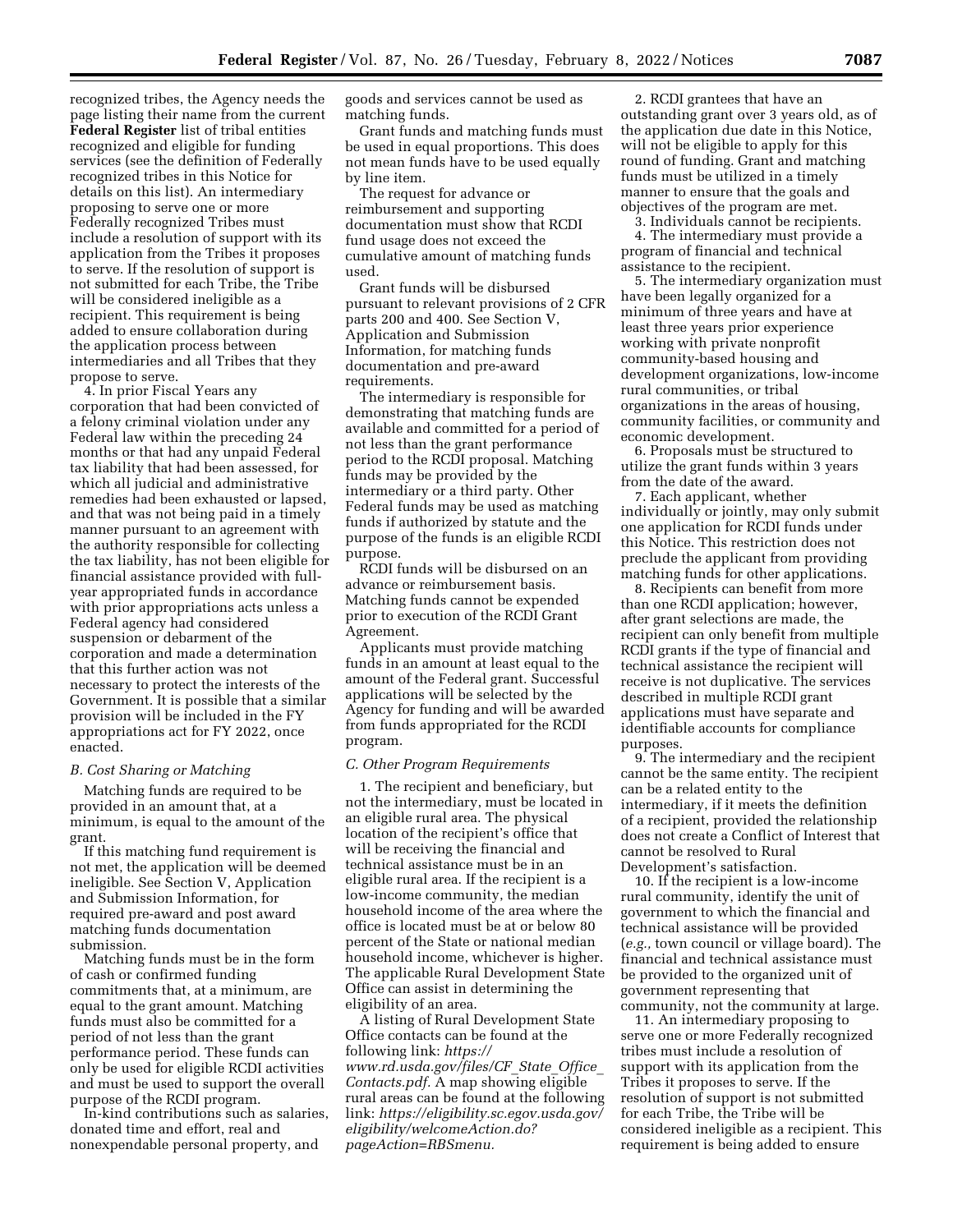collaboration during the application process between intermediaries and all Tribes that they propose to serve.

#### *D. Eligible Grant Purposes*

Fund uses must be consistent with the RCDI purpose. Eligible purposes of grant funds include, but are not limited to, the following:

1. Provide technical assistance to develop recipients' capacity and ability to undertake projects related to housing, community facilities, or community and economic development, (*e.g.,* the intermediary hires a staff person to provide technical assistance to the recipient or the recipient hires a staff person, under the supervision of the intermediary, to carry out the technical assistance provided by the intermediary).

2. Develop the capacity of recipients to conduct community development programs, (*e.g.,* homeownership education or training for business entrepreneurs).

3. Develop the capacity of recipients to conduct development initiatives, (*e.g.,* programs that support microenterprise and sustainable development).

4. Develop the capacity of recipients to increase their leveraging ability and access to alternative funding sources by providing training and staffing.

5. Develop the capacity of recipients to provide the technical assistance component for essential community facilities projects.

6. Assist recipients in completing predevelopment requirements for housing, community facilities, or community and economic development projects by providing resources for professional services, (*e.g.,* architectural, engineering, or legal).

7. Improve recipient's organizational capacity by providing training and resource material on developing strategic plans, board operations, management, financial systems, and information technology.

8. Purchase of computers, software, and printers, limited to \$10,000 per award, at the recipient level when directly related to the technical assistance program being undertaken by the intermediary.

9. Provide funds to recipients for training-related travel costs and training expenses related to RCDI.

#### *E. Ineligible Fund Uses*

The following is a list of ineligible uses of grant funds:

1. Pass-through grants, and any funds provided to the recipient in a lump sum that are not reimbursements.

2. Funding a revolving loan fund (RLF).

3. Construction (in any form). 4. Salaries for positions involved in construction, renovations, rehabilitation, and

any oversight of these types of activities.

5. Intermediary preparation of strategic plans for recipients.

6. Funding prostitution, gambling, or any illegal activities.

7. Grants to individuals.

8. Funding a grant where there may be a conflict of interest, or an appearance of a conflict of interest, involving any action by the Agency.

9. Paying obligations incurred before the beginning date without prior Agency approval or after the ending date of the grant agreement.

10. Purchasing real estate.

11. Improvement or renovation of the grantee's or recipient's office space or for the repair or maintenance of privately-owned vehicles.

12. Any purpose prohibited in 2 CFR part 200 or 400.

13. Using funds for recipient's general operating costs.

14. Using grant or matching funds for Individual Development Accounts.

15. Purchasing vehicles.

#### *F. Program Examples and Restrictions*

The following are examples of eligible and ineligible purposes under the RCDI program. (These examples are illustrative and are not meant to limit the activities proposed in the application. Activities that meet the objectives of the RCDI program and meet the criteria outlined in this Notice will be considered eligible.)

1. The intermediary must work directly with the recipient, not the ultimate beneficiaries. For example:

The intermediary provides training and technical assistance to the recipients on developing and updating materials related to the prevention, treatment and recovery activities for opioid use disorder and ensures that high-quality training is provided to communities affected by the opioid epidemic.

2. The intermediary provides training to the recipient on how to conduct homeownership education classes. The recipient then provides ongoing homeownership education to the residents of the community—the ultimate beneficiaries. This ''train the trainer'' concept fully meets the intent of this initiative. The intermediary is providing technical assistance that will build the recipient's capacity by enabling it to conduct homeownership education classes for the public.

This is an eligible purpose. However, if the intermediary directly provided homeownership education classes to individuals in the recipient's service area, this would not be an eligible purpose because the recipient would be bypassed.

3. If the intermediary is working with a low-income community as the recipient, the intermediary must provide the technical assistance to the entity that represents the low-income community and is identified in the application. Examples of entities representing a low-income community are a village board or a town council.

If the intermediary provides technical assistance to the Board of the lowincome community on how to establish a cooperative, this would be an eligible purpose. However, if the intermediary works directly with individuals from the community to establish the cooperative, this is not an eligible purpose.

The recipient's capacity is built by learning skills that will enable it to support sustainable economic development in its community on an ongoing basis.

4. The intermediary may provide technical assistance to the recipient on how to create and operate a revolving loan fund. The intermediary may not monitor or operate the revolving loan fund. RCDI funds, including matching funds, cannot be used to fund revolving loan funds.

5. The intermediary may work with recipients to build their capacity to provide planning and leadership development training. The recipients of this training would be expected to assume leadership roles in the development and execution of regional strategic plans. The intermediary would work with multiple recipients in helping communities recognize their connections to the greater regional and national economies.

6. The intermediary could provide training and technical assistance to the recipients on developing emergency shelter and feeding, short-term housing, search and rescue, and environmental accident, prevention, and cleanup program plans. For longer term disaster and economic crisis responses, the intermediary could work with the recipients to develop job placement and training programs and develop coordinated transit systems for displaced workers.

## **V. Application and Submission Information**

## *A. Address To Request Application Package*

Entities wishing to apply for assistance may download the application documents and requirements delineated in this Notice from the RCDI website: *[https://](https://www.rd.usda.gov/programs-services/community-facilities/rural-community-development-initiative-grants) [www.rd.usda.gov/programs-services/](https://www.rd.usda.gov/programs-services/community-facilities/rural-community-development-initiative-grants)*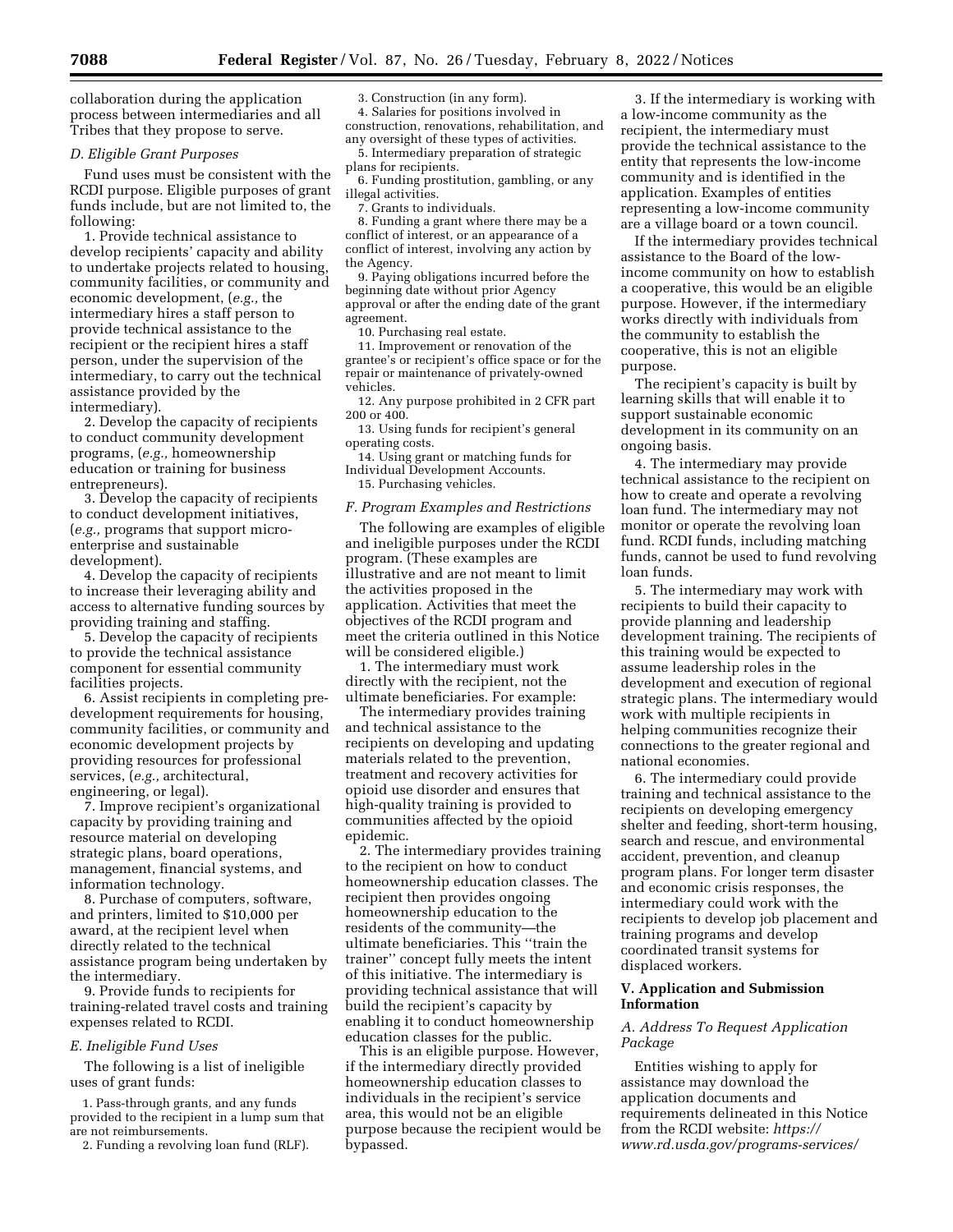*[community-facilities/rural-community](https://www.rd.usda.gov/programs-services/community-facilities/rural-community-development-initiative-grants)[development-initiative-grants.](https://www.rd.usda.gov/programs-services/community-facilities/rural-community-development-initiative-grants)* 

Application information for electronic submissions may be found at *[https://](https://www.grants.gov) [www.grants.gov.](https://www.grants.gov)* 

Applicants may also request paper application packages from the Rural Development office in their state. A list of Rural Development State office contacts can be found via *[https://](https://www.rd.usda.gov/files/CF_State_Office_Contacts.pdf) [www.rd.usda.gov/files/CF](https://www.rd.usda.gov/files/CF_State_Office_Contacts.pdf)*\_*State*\_*Office*\_ *[Contacts.pdf.](https://www.rd.usda.gov/files/CF_State_Office_Contacts.pdf)* You may also obtain a copy by calling 202–205–9685.

## *B. Content and Form of Application Submission*

If the applicant is ineligible or the application is incomplete, the Agency will inform the applicant in writing of the decision, reasons therefore, and its appeal rights and no further evaluation of the application will occur.

A complete application for RCDI funds must include the following:

1. A summary page, double-spaced between items, listing the following: (This information should not be presented in narrative form.)

*a.* Applicant's name,

*b.* Applicant's address,

*c.* Applicant's telephone number,

*d.* Name of applicant's contact person, email address and telephone number,

*e.* County where applicant is located, *f.* Congressional district number

where applicant is located,

*g.* Amount of grant request, and *h.* Number of recipients.

2. A detailed Table of Contents containing page numbers for each component of the application.

3. A project overview, no longer than one page, including the following items, which will also be addressed separately and in detail under ''Building Capacity and Expertise'' of the ''Evaluation Criteria.''

*a.* The type of technical assistance to be provided to the recipients and how it will be implemented.

*b.* How the capacity and ability of the recipients will be improved.

*c.* The overall goals to be

accomplished.

*d.* The benchmarks to be used to measure the success of the program. Benchmarks should be specific and quantifiable.

4. Organizational documents, such as a certificate of incorporation and a current good standing certification from the Secretary of State where the applicant is incorporated and other similar and valid documentation of current status, from the intermediary that confirms it has been legally organized for a minimum of three years as the applicant entity.

5. Verification of source and amount of matching funds, (*e.g.,* a copy of a

complete bank statement if matching funds are in cash or a copy of the confirmed funding commitment from the funding source).

The verification must show that matching funds are available for the duration of the grant performance period. The verification of matching funds must be submitted with the application, or the application will be considered incomplete.

The applicant will be contacted by the Agency prior to grant award to verify that the matching funds provided with the application continue to be available. The applicant will have 15 days from the date contacted to submit verification that matching funds continue to be available.

If the applicant is unable to provide the verification within that timeframe, the application will be considered ineligible. The applicant must maintain bank statements on file or other documentation for a period of at least three years after grant closing except that the records shall be retained beyond the three-year period if audit findings have not been resolved.

6. The following information for each recipient:

*a.* Recipient's entity name,

*b.* Complete address (mailing and physical location, if different),

*c.* County where located,

*d.* Number of Congressional district where recipient is located,

*e.* Contact person's name, email address and telephone number and,

*f.* Form RD 400–4, ''Assurance Agreement.'' If the Form RD 400–4 is not submitted for each recipient, the recipient will be considered ineligible. No information pertaining to that recipient will be included in the income or population scoring criteria and the requested funding may be adjusted due to the deletion of the recipient.

7. Submit evidence that each recipient entity is eligible. Documentation must be submitted to verify recipient eligibility. Acceptable documentation varies depending on the type of recipient:

*a.* Nonprofits—provide a current valid letter confirming non-profit status from the Secretary of State of the State of incorporation, a current good standing certification from the Secretary of State of the State of incorporation, or other valid documentation of current nonprofit status of each recipient.

A nonprofit recipient must provide evidence that it is a valid nonprofit when the intermediary applies for the RCDI grant. Organizations with pending requests for nonprofit designations are not eligible.

*b.* Low-income rural community provide evidence the entity is a public body (*e.g.,* copy of Charter, relevant Acts of Assembly, relevant court orders (if created judicially) or other valid documentation), a copy of the 2010 census data to verify the population, and 2010 American Community Survey (ACS) 5-year estimates (2006–2010 data set) data as evidence that the median household income is at, or below, 80 percent of either the State or national median household income. We will only accept data and printouts from *[https://data.census.gov/cedsci/.](https://data.census.gov/cedsci/)* 

*c.* Federally recognized Tribes provide the page listing their name from the **Federal Register** list of tribal entities published most recently by the Bureau of Indian Affairs. The 2021 list is available at 86 FR 7554, pages 7554— 7558 *at the following link: [https://](https://www.govinfo.gov/content/pkg/FR-2021-01-29/pdf/2021-01606.pdf) [www.govinfo.gov/content/pkg/FR-2021-](https://www.govinfo.gov/content/pkg/FR-2021-01-29/pdf/2021-01606.pdf) [01-29/pdf/2021-01606.pdf.](https://www.govinfo.gov/content/pkg/FR-2021-01-29/pdf/2021-01606.pdf)* For Tribes that received federal recognition after the most recent publication, statutory citations and additional documentation may suffice.

An intermediary proposing to serve one or more Federally recognized tribes must include a resolution of support with its application from the Tribes it proposes to serve. If the resolution of support is not submitted for each Tribe, the Tribe will be considered ineligible as a recipient. This requirement is being added to ensure collaboration during the application process between intermediaries and all Tribes that they propose to serve.

8. Each of the ''Evaluation Criteria'' must be addressed specifically and individually by category. Present these criteria in narrative form. Narrative (not including attachments) must be limited to five pages per criterion. The ''Population and Income'' criteria for recipient locations can be provided in the form of a list; however, the source of the data must be included on the page(s).

9. A timeline identifying specific activities and proposed dates for completion.

10. A detailed project budget that includes the RCDI grant amount and matching funds. This should be a lineitem budget, by category. Categories such as salaries, administrative, other, and indirect costs that pertain to the proposed project must be clearly defined. Supporting documentation listing the components of these categories must be included. The budget should be dated: Year 1, year 2, and year 3, as applicable.

11. The indirect cost category in the project budget should be used only when a grant applicant has a federally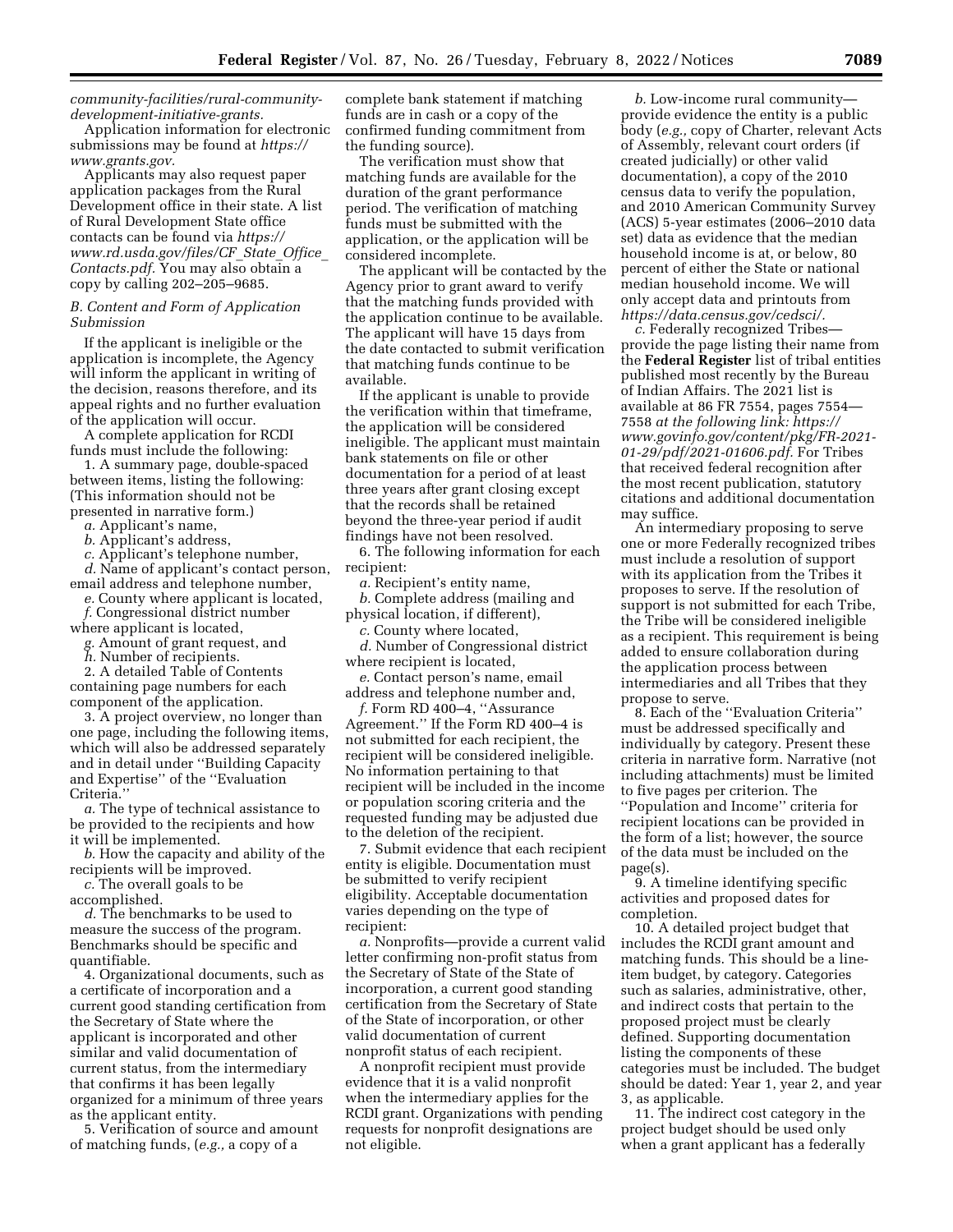negotiated indirect cost rate. A copy of the current rate agreement must be provided with the application. Nonfederal entities that have never received a negotiated indirect cost rate, except for those non-Federal entities described in Appendix VII to Part 200-States and Local Government and Indian Tribe Indirect Cost Proposals, paragraph (d)(1)(B), may use the de minimis rate of 10 percent of modified total direct costs (MTDC).

12. Form SF–424, ''Application for Federal Assistance.''

(Do not complete Form SF–424A, ''Budget Information.'' A separate lineitem budget should be presented as described in Letter (j) of this section.)

13. Certification of Non-Lobbying **Activities** 

14. Standard Form LLL, ''Disclosure of Lobbying Activities,'' if applicable.

Applicants must collect and maintain data provided by recipients on race, sex, and national origin and ensure Ultimate Recipients collect and maintain this data. Race and ethnicity data will be collected in accordance with OMB **Federal Register** notice, ''Revisions to the Standards for the Classification of Federal Data on Race and Ethnicity'' (62 FR 58782), October 30, 1997. Sex data will be collected in accordance with Title IX of the Education Amendments of 1972. These items should not be submitted with the application but should be available upon request by the Agency.

The applicant and the recipient must comply with Title VI of the Civil Rights Act of 1964, Title IX of the Education Amendments of 1972, the Americans with Disabilities Act (ADA), Section 504 of the Rehabilitation Act of 1973, Age Discrimination Act of 1975, Executive Order 12250, Executive Order 13166 Limited English Proficiency (LEP), and 7 CFR part 1901, subpart E.

15. Identify and report any association or relationship with Rural Development employees. (A statement acknowledging whether or not a relationship exists is required.)

*C. Unique Entity Identifier (UEI) (Formerly the Dun and Bradstreet Data Universal Numbering System (DUNS)) and System for Awards Management (SAM)* 

In order to register with System for Award Management (SAM), your organization will need an UEI number. Be sure to complete the Marketing Partner ID (MPID) and Electronic Business Primary Point of Contact fields during the SAM registration process.

Grant applicants must obtain an UEI number and register in the SAM System prior to submitting an application

pursuant to 2 CFR 25.200(b). In addition, an entity applicant must maintain registration in SAM at all times during which it has an active Federal award or an application or plan under consideration by the Agency. The applicant must ensure that the information in the database is current, accurate, and complete. Applicants must ensure they complete the Financial Assistance General Certifications and Representations in SAM. Similarly, all recipients of Federal financial assistance are required to report information about first-tier subawards and executive compensation in accordance with 2 CFR part 170. So long as an entity applicant does not have an exception under 2 CFR 170.110(b), the applicant must have the necessary processes and systems in place to comply with the reporting requirements should the applicant receive funding. See 2 CFR 170.200(b).

An applicant, unless excepted under 2 CFR 25.110(b), (c), or (d), is required to:

1. Be registered in SAM before submitting its application;

2. Provide a valid UEI number in its application; and

3. Continue to maintain an active SAM registration with current information at all times during which it has an active Federal award or an application or plan under consideration by a Federal awarding agency.

The Federal awarding agency (RHS) may not make a federal award to an applicant until the applicant has complied with all applicable UEI and SAM requirements and, if an applicant has not fully complied with the requirements by the time the Federal awarding agency is ready to make a Federal award, the Federal awarding agency may determine that the applicant is not qualified to receive a Federal award and use that determination as a basis for making a Federal award to another applicant.

As required by the Office of Management and Budget (OMB), all grant applications must provide an UEI number when applying for Federal grants.

Organizations can receive an UEI number at no cost by calling the dedicated toll-free number at 1–866– 705–5711 or via internet at *[https://](https://fedgov.dnb.com/webform) [fedgov.dnb.com/webform.](https://fedgov.dnb.com/webform)* Additional information concerning this requirement can be obtained on the *Grants.gov* website at *[https://](https://www.grants.gov) [www.grants.gov.](https://www.grants.gov)* Similarly, applicants may register for SAM at *<https://sam.gov>*  or by calling 1–866–606– 8220.

The applicant must provide documentation that it is registered in

SAM and include its UEI number. If the applicant does not provide documentation confirming that it is registered in SAM and its UEI number, the application will not be considered for funding. The required forms and certifications can be downloaded from the RCDI website at: *[https://](https://www.rd.usda.gov/programs-services/community-facilities/rural-community-development-initiative-grants) [www.rd.usda.gov/programs-services/](https://www.rd.usda.gov/programs-services/community-facilities/rural-community-development-initiative-grants)  [community-facilities/rural-community](https://www.rd.usda.gov/programs-services/community-facilities/rural-community-development-initiative-grants)[development-initiative-grants.](https://www.rd.usda.gov/programs-services/community-facilities/rural-community-development-initiative-grants)* 

#### *D. Submission Dates and Times*

In order to register with System for Award Management (SAM), your organization will need an UEI number. Be sure to complete the Marketing Partner ID (MPID) and Electronic Business Primary Point of Contact fields during the SAM registration process.

The deadline for receipt of a paper application is 4 p.m. local time, April 25, 2022. The deadline for electronic applications via *Grants.gov* is 11:59 p.m. Eastern time on April 19, 2022. The application dates and times are firm. The Agency will not consider any application received after the deadline. You may submit your application in paper form or electronically through *Grants.gov.* Applicants intending to mail applications must provide sufficient time to permit delivery on or before the closing deadline date and time. Acceptance by the United States Postal Service or private mailer does not constitute delivery. Facsimile (FAX), electronic mail, and postage due applications will not be accepted.

To submit a paper application, the original application package must be submitted to the Rural Development State Office where the applicant's headquarters is located.

A listing of Rural Development State Offices contacts can be found via . *[https://www.rd.usda.gov/files/CF](https://www.rd.usda.gov/files/CF_State_Office_Contacts.pdf)*\_*State*\_ *Office*\_*[Contacts.pdf.](https://www.rd.usda.gov/files/CF_State_Office_Contacts.pdf)* 

Applications will not be accepted via FAX or electronic mail. Applicants may file an electronic application at *[https://](https://www.grants.gov)  [www.grants.gov.](https://www.grants.gov) Grants.gov* contains full instructions on all required passwords, credentialing, and software. Follow the instructions at *Grants.gov* for registering and submitting an electronic application. If a system problem or technical difficulty occurs with an electronic application, please use the customer support resources available at the *Grants.gov* website.

Technical difficulties submitting an application through *Grants.gov* will not be a reason to extend the application deadline. If an application is unable to be submitted through *Grants.gov,* a paper application must be received in the appropriate Rural Development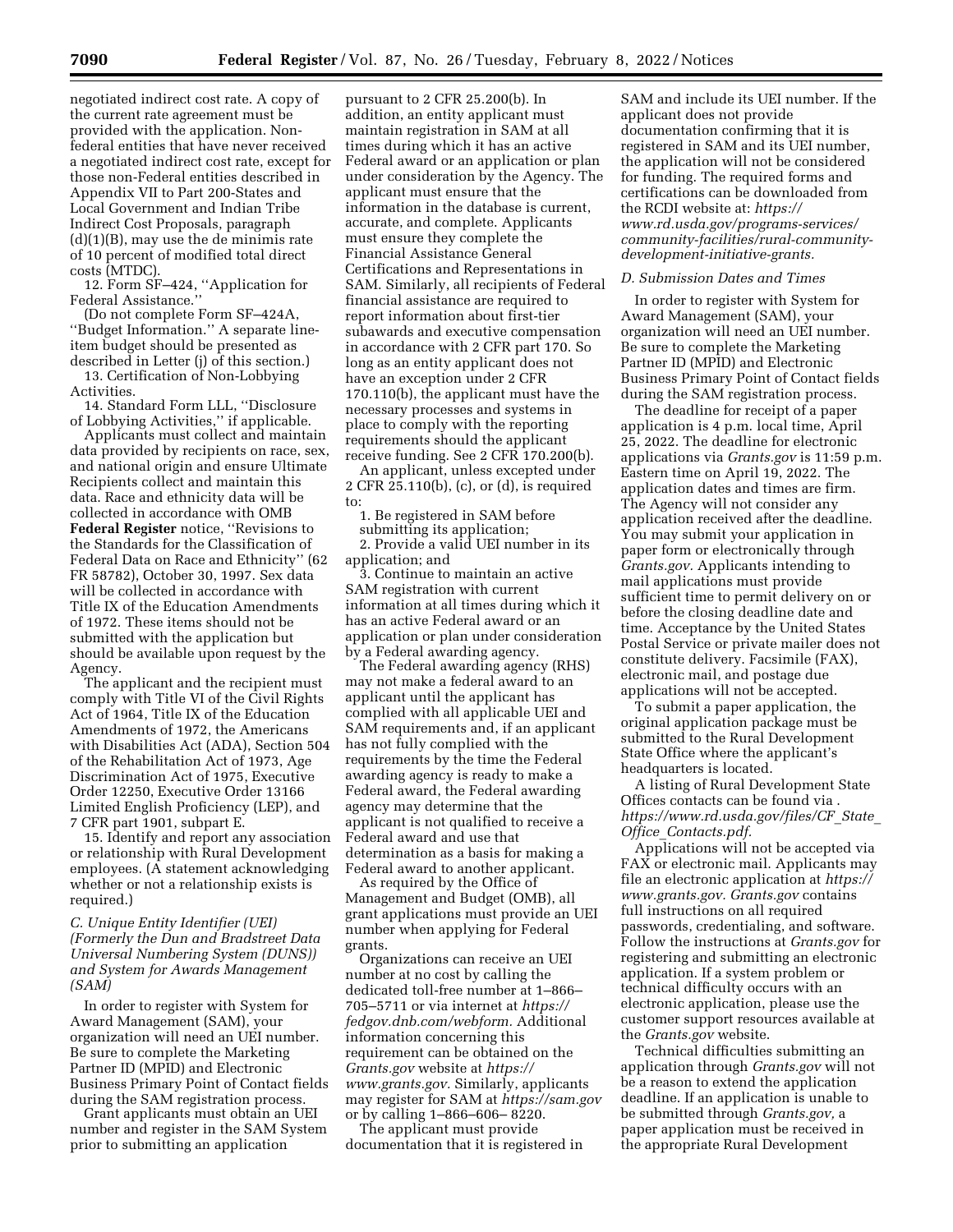State Office by the deadline noted previously.

First time *Grants.gov* users should carefully read and follow the registration steps listed on the website. These steps need to be initiated early in the application process to avoid delays in submitting your application online.

There are mandatory fields that are required when submitting grant applications through *Grants.gov.*  Additional application instructions for submitting an electronic application can be found by selecting this funding opportunity on *Grants.gov.* 

## *E. Funding Restrictions*

In accordance with 31 U.S.C. 1345, ''Expenses of Meetings,'' appropriations may not be used for travel, transportation, and subsistence expenses for a meeting. RCDI grant funds cannot be used for these meetingrelated expenses. Matching funds may, however, be used to pay for these expenses.

RCDI funds may be used to pay for a speaker as part of a program, equipment to facilitate the program, and the actual room that will house the meeting.

RCDI funds cannot be used for meetings; they can, however, be used for travel, transportation, or subsistence expenses for program-related training and technical assistance purposes. Any training not delineated in the application must be approved by the Agency to verify compliance with 31 U.S.C. 1345. Travel and per diem expenses (including meals and incidental expenses) will be allowed in accordance with 2 CFR parts 200 and 400.

## **VI. Application Review Information**

#### *A. Evaluation Criteria*

1. Applications will be evaluated using the following criteria and weights:

a. Building Capacity and Expertise— Maximum 40 Points

The applicant must demonstrate how they will improve the recipients' capacity, through a program of financial and technical assistance, as it relates to the RCDI purposes.

Capacity-building financial and technical assistance should provide new functions to the recipients or expand existing functions that will enable the recipients to undertake projects in the areas of housing, community facilities, or community and economic development that will benefit the community. Capacity-building financial and technical assistance may include, but is not limited to: Training to conduct community development

programs, (*e.g.,* homeownership education, or the establishment of minority business entrepreneurs, cooperatives, or micro-enterprises); organizational development, (*e.g.,*  assistance to develop or improve board operations, management, and financial systems); instruction on how to develop and implement a strategic plan; instruction on how to access alternative funding sources to increase leveraging opportunities; staffing, (*e.g.,* hiring a person at intermediary or recipient level to provide technical assistance to recipients).

The program of financial and technical assistance that is to be provided, its delivery, and the measurability of the program's effectiveness will determine the merit of the application.

All applications will be competitively ranked with the applications providing the most improvement in capacity development and measurable activities being ranked the highest.

The narrative response must contain the following items. This list also contains the points for each item.

(1) Describe the nature of financial and technical assistance to be provided to the recipients and the activities that will be conducted to deliver the technical assistance (10 Points).

(2) Explain how financial and technical assistance will develop or increase the recipient's capacity. Indicate whether a new function is being developed or if existing functions are being expanded or performed more effectively (7 Points).

(3) Identify which RCDI purpose areas will be addressed with this assistance: Housing, community facilities, or community and economic development (3 Points).

(4) Describe how the results of the technical assistance will be measured. What benchmarks will be used to measure effectiveness? Benchmarks should be specific and quantifiable (5 Points).

(5) Demonstrate that the applicant/ intermediary has conducted programs of financial and technical assistance and achieved measurable results in the areas of housing, community facilities, or community and economic development in rural areas (10 Points).

(6) Provide in a chart or excel spreadsheet, the organization name, point of contact, address, phone number, email address, and the type and amount of the financial and technical assistance the applicant organization has provided to the following for the last 3 years (5 Points).

(*a*) Nonprofit organizations in rural areas.

(*b*) Low-income communities in rural areas (also include the type of entity, *e.g.,* city government, town council, or village board).

(*c*) Federally recognized Tribes or any other culturally diverse organizations.

b. Soundness of Approach—Maximum 15 Points

The applicant can receive up to 15 points for soundness of approach. The overall proposal will be considered under this criterion.

The maximum 15 points for this criterion will be based on the following:

(1) The proposal fits the objectives for which applications were invited, is clearly stated, and the applicant has defined how this proposal will be implemented (7 Points).

(2) The ability to provide the proposed financial and technical assistance based on prior accomplishments (6 Points).

(3) Cost effectiveness will be evaluated based on the budget in the application. The proposed grant amount and matching funds should be utilized to maximize capacity building at the recipient level (2 Points).

c. Population and Income—Maximum 15 Points

Population is based on the average population from the 2010 census data for the communities in which the recipients are located. The physical address, not mailing address, for each recipient must be used for this criterion. Community is defined for scoring purposes as a city, town, village, county, parish, borough, Indian reservation or census-designated place where the recipient's office is physically located.

The applicant must submit the census data from the following website in the form of a printout to verify the population figures used for each recipient. The data can be accessed on the internet at *[https://data.census.gov/](https://data.census.gov/cedsci/) [cedsci/.](https://data.census.gov/cedsci/)* Enter location, P1 (*i.e.,* Parma, Idaho, P1) and click ''search''; the name and population data for each recipient location must be listed in this section.

The average population of the recipient locations will be used and will be scored as follows:

| Population                                                                 | Scoring<br>(points) |
|----------------------------------------------------------------------------|---------------------|
| 10,000 or less<br>20.001 to 30.000<br>30,001 to 40,000<br>40,001 to 50,000 | 5<br>3<br>2         |

The average of the median household income for the communities where the recipients are physically located will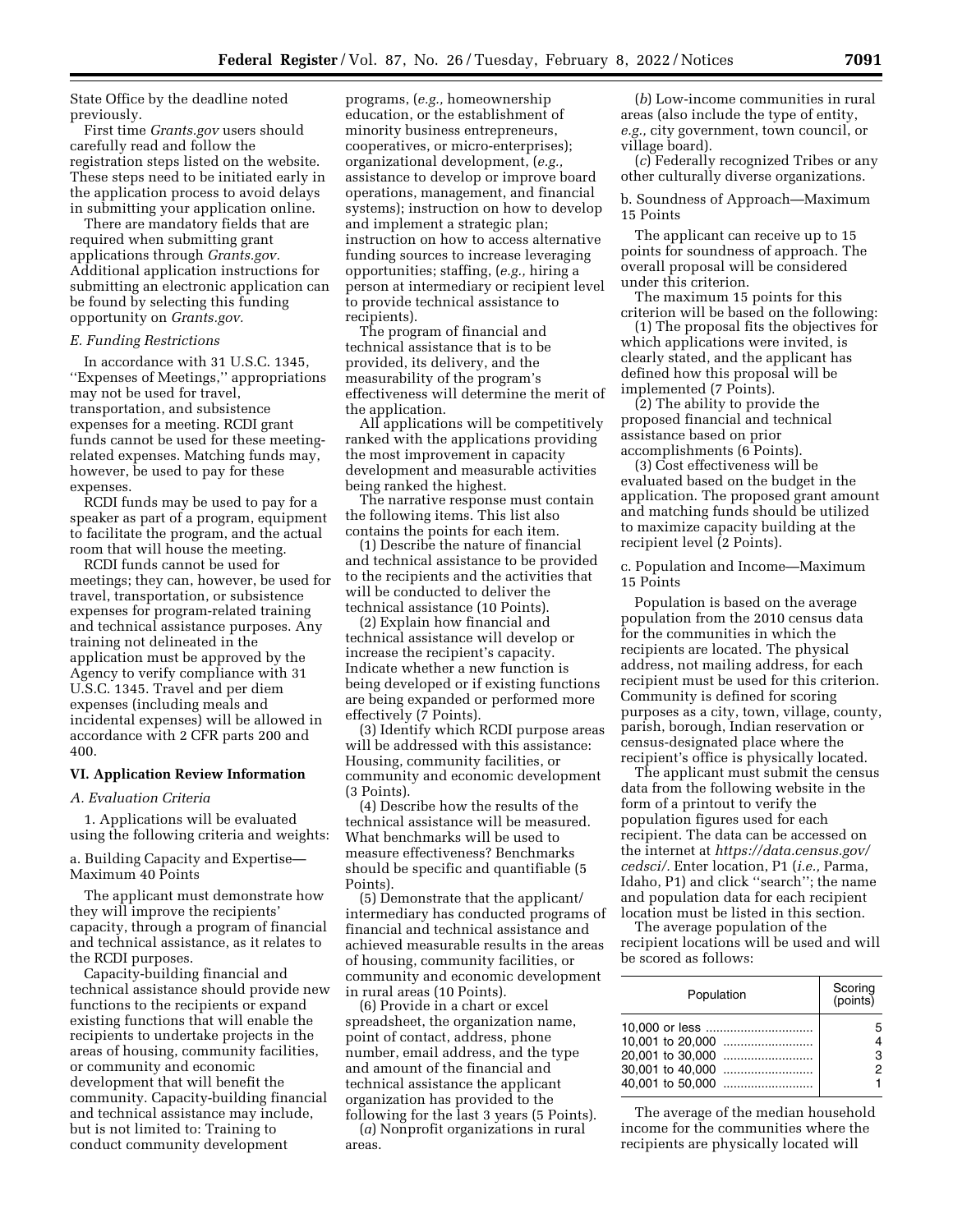determine the points awarded. The physical address, not mailing address, for each recipient must be used for this criterion. Applicants may compare the average recipient median household income to the State median household income or the national median household income, whichever yields the most points. The national median household income to be used is \$51,914.

The applicant must submit the income data in the form of a printout of the applicable information from the following website to verify the income for each recipient. The data being used is from the 2010 American Community Survey (ACS) 5-year estimates (2006– 2010 data set). The data can be accessed on the internet at *[https://](https://data.census.gov/cedsci/) [data.census.gov/cedsci/;](https://data.census.gov/cedsci/)* enter location, S1903 (*i.e.,* Parma, Idaho, S1903), click on ''Search,'' click the drop-down button and select the 2010 ACS–5-year estimates table the name and income data for each recipient location must be listed in this section (use the Household and Median Income column). Points will be awarded as follows:

| Average recipient median income                                                                                                                                                              | Scorina<br>(points) |
|----------------------------------------------------------------------------------------------------------------------------------------------------------------------------------------------|---------------------|
| Less than or equal to 70 percent<br>of state or national median<br>household income<br>Greater than 70, but less than or<br>equal to 80 percent of state or<br>national median household in- |                     |
| come<br>In excess of 80 percent of state<br>or national median household                                                                                                                     |                     |
|                                                                                                                                                                                              |                     |

d. State Director's Points Based on Project Merit—Maximum 10 Points

(1) This criterion will be addressed by the Agency, not the applicant.

(2) The State Director may award up to 10 discretionary points for the highest priority project in each state, up to 7 points for the second highest priority project in each state and up to 5 points for the third highest priority project.

These points may be awarded to applicants proposing to advance any or all of the Agency's three key funding priorities, provided that all other requirements set forth in this notice are otherwise met. The key priorities are:

(i) COVID–19 Impacts (up to 4 points); Priority points may be awarded if the project is located in or serving one of the top 10% of counties or county equivalents based upon county risk score in the United States. Information on whether your project qualifies for priority points can be found at the following website: *[https://](https://www.rd.usda.gov/priority-points) [www.rd.usda.gov/priority-points.](https://www.rd.usda.gov/priority-points)* 

(ii) Equity (up to 3 points); Priority points may be awarded if the project is located in or serving a community with a score of 0.75 or above on the CDC Social Vulnerability Index. Information on whether your project qualifies for priority points can be found at the following website: *[https://](https://www.rd.usda.gov/priority-points) [www.rd.usda.gov/priority-points.](https://www.rd.usda.gov/priority-points)* 

(iii) Climate Impacts (up to 3 points); Priority points may be awarded if the project is located in or serving coal, oil and gas, and power plant communities whose economic well-being ranks in the most distressed tier of the Distressed Communities Index. Information on whether your project qualifies for priority points can be found at the following website: *[https://](https://www.rd.usda.gov/priority-points) [www.rd.usda.gov/priority-points.](https://www.rd.usda.gov/priority-points)* 

(3) These points may be awarded by the Rural Development State Director to any application(s) that benefits their State regardless of whether the applicant is headquartered in their State.

(4) When an intermediary submits an application that will benefit a State that is not the same as the State in which the intermediary is headquartered, it is the intermediary's responsibility to notify the State Director of the State which is receiving the benefit of its application. In such cases, State Directors awarding points to applications benefiting their state must notify the reviewing State in writing.

(5) Assignment of any points under this criterion requires a written justification and must be tied to and awarded based on how closely the application aligns with the Rural Development State Office's strategic goals.

e. Administrator Discretionary Points— Maximum 20 Points

The Administrator may award up to 20 discretionary points for projects to address items such as geographic distribution of funds, emergency conditions caused by economic problems, natural disasters and other initiatives identified by the Secretary. The Administrator may also award points to any application that will advance the following key priorities:

• *COVID–19 Impacts:* Priority points may be awarded if the project is located in or serving one of the top 10% of counties or county equivalents based upon county risk score in the United States. Information on whether your project qualifies for priority points can be found at the following website: *[https://www.rd.usda.gov/priority-points.](https://www.rd.usda.gov/priority-points)* 

• *Equity:* Priority points may be awarded if the project is located in or serving a community with score 0.75 or

above on the CDC Social Vulnerability Index. Information on whether your project qualifies for priority points can be found at the following website: *[https://www.rd.usda.gov/priority-points.](https://www.rd.usda.gov/priority-points)*  and

• *Climate Impacts:* Priority points may be awarded if the project is located in or serving coal, oil and gas, and power plant communities whose economic well-being ranks in the most distressed tier of the Distressed Communities Index. Information on whether your project qualifies for priority points can be found at the following website: *[https://](https://www.rd.usda.gov/priority-points) [www.rd.usda.gov/priority-points.](https://www.rd.usda.gov/priority-points)* 

#### *B. Review and Selection Process*

## 1. Rating and Ranking

If requests exceed funds available, the applications will be rated and ranked on a national basis by a review panel based on the ''Evaluation Criteria'' contained in this Notice.

If there is a tied score after the applications have been rated and ranked, the tie will be resolved by reviewing the scores for ''Building Capacity and Expertise'' and the applicant with the highest score in that category will receive a higher ranking. If the scores for ''Building Capacity and Expertise'' are the same, the scores will be compared for the next criterion, in sequential order, until one highest score can be determined.

#### 2. Initial Screening

The Agency will screen each application to determine eligibility during the period immediately following the application deadline. Listed below are examples of reasons for rejection from previous funding rounds. The following reasons for rejection are not all inclusive; however, they represent the majority of the applications previously rejected.

*a.* Recipients were not located in eligible rural areas based on the definition in this Notice.

*b.* Applicants failed to provide evidence of recipient's status, *i.e.,*  documentation supporting nonprofit evidence of organization.

*c.* Applicants failed to provide evidence of committed matching funds or matching funds were not committed for a period at least equal to the grant performance period.

*d.* Application did not follow the RCDI structure with an intermediary and recipients.

*e.* Recipients were not identified in the application.

*f.* Intermediary did not provide evidence it had been incorporated for at least three years as the applicant entity.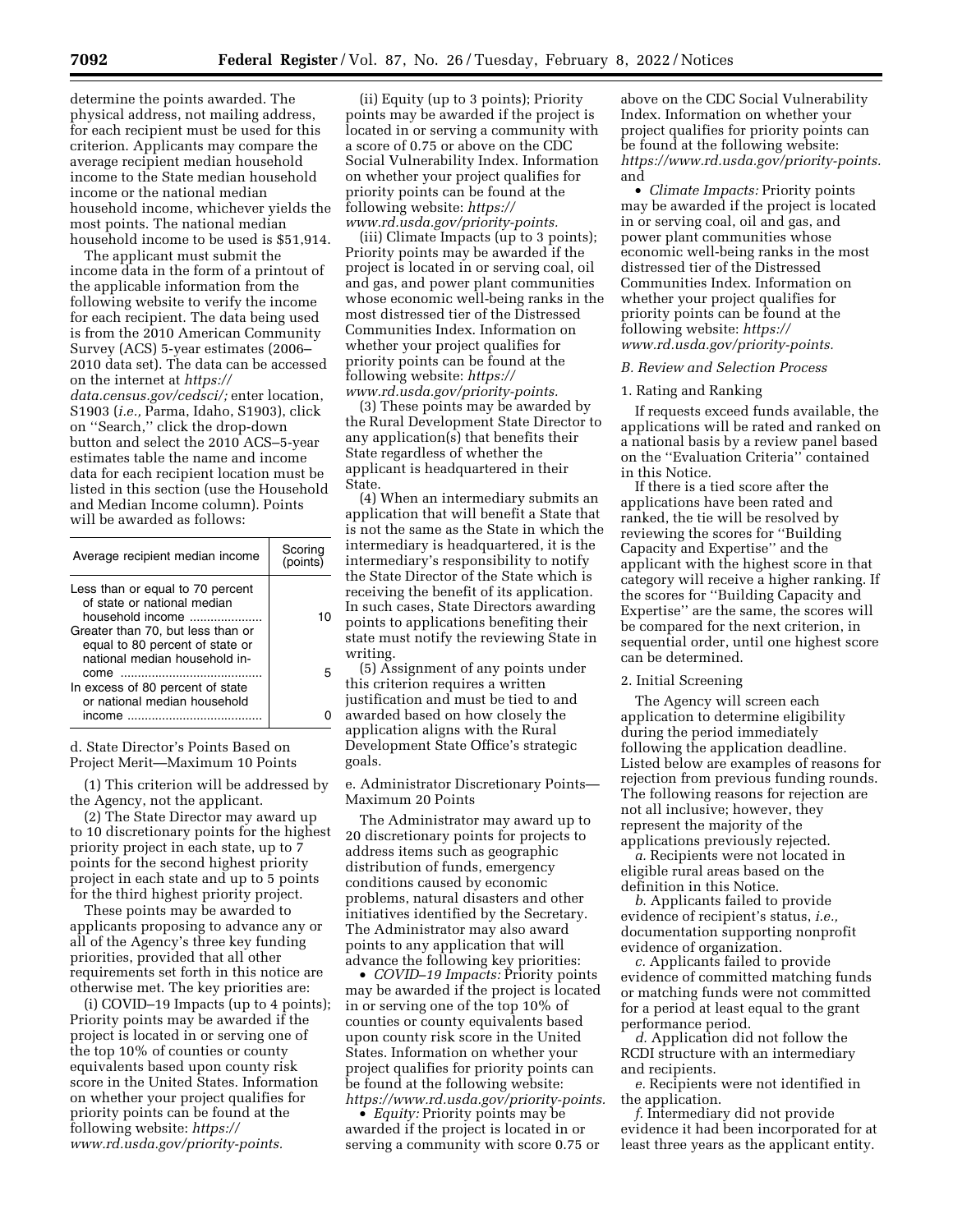*g.* Applicants failed to address the ''Evaluation Criteria.''

*h.* The purpose of the proposal did not qualify as an eligible RCDI purpose. *i.* Inappropriate use of funds (*e.g.,* 

construction or renovations). *j.* The applicant proposed providing

financial and technical assistance directly to individuals.

*k.* The application package was not received by closing date and time.

## **VII. Federal Award Administration Information**

### *A. Federal Award Notice*

Within the limit of funds available for such purpose, the awarding official of the Agency shall make grants in ranked order to eligible applicants under the procedures set forth in this Notice.

Successful applicants will receive a selection letter by mail containing instructions on requirements necessary to proceed with execution and performance of the award. This letter is not an authorization to begin performance. In addition, selected applicants will be requested to verify that components of the application have not changed at the time of selection and on the award obligation date, if requested by the Agency.

The award is not approved until all information has been verified, and the awarding official of the Agency has signed Form RD 1940–1, ''Request for Obligation of Funds'' and the grant agreement.

Unsuccessful applicants will receive notification, including notification of appeal rights, by mail.

## *B. Administrative and National Policy Requirements*

Grantees will be required to do the following:

1. Execute a Rural Community Development Initiative Grant Agreement.

2. Execute Form RD 1940–1, ''Request for Obligation of Funds.''

3. Use Form SF 270, ''Request for Advance or Reimbursement,'' to request reimbursements. Provide receipts for expenditures, timesheets and any other documentation to support the request for reimbursement.

4. Provide financial status and project performance reports on a quarterly basis starting with the first full quarter after the grant award.

5. Maintain a financial management system that is acceptable to the Agency.

6. Ensure that records are maintained to document all activities and expenditures utilizing RCDI grant funds and matching funds. Receipts for expenditures will be included in this documentation.

7. Provide annual audits or management reports on Form RD 442– 2, ''Statement of Budget, Income and Equity,'' and Form RD 442–3, ''Balance Sheet,'' depending on the amount of Federal funds expended and the outstanding balance.

8. Collect and maintain data provided by recipients on race, sex, and national origin and ensure recipients collect and maintain the same data on beneficiaries. Race and ethnicity data will be collected in accordance with OMB **Federal Register** notice, ''Revisions to the Standards for the Classification of Federal Data on Race and Ethnicity,'' (62 FR 58782), October 30, 1997. Sex data will be collected in accordance with Title IX of the Education Amendments of 1972. These items should not be submitted with the application but should be available upon request by the Agency.

9. Provide a final project performance report.

10. Identify and report any association or relationship with Rural Development employees.

11. The intermediary and recipient must comply with Title VI of the Civil Rights Act of 1964, Title IX of the Education Amendments of 1972, Section 504 of the Rehabilitation Act of 1973, Executive Order 12250, Age Act of 1975, Executive Order 13166 Limited English Proficiency, and 7 CFR part 1901, subpart E.

12. The grantee must comply with policies, guidance, and requirements as described in the following applicable Code of Federal Regulations, and any successor regulations:

*a.* 2 CFR parts 200 and 400 (Uniform Administrative Requirements, Cost Principles, and Audit Requirements for Federal Awards).

*b.* 2 CFR parts 417 and 180 (Government-wide Debarment and Suspension (Nonprocurement)).

### *C. Reporting*

After grant approval and through grant completion, you will be required to provide the following, as indicated in the Grant Agreement:

1. SF–425, ''Federal Financial Report'' and SF–PPR, ''Performance Progress Report'' will be required on a quarterly basis (due 30 working days after each calendar quarter). The Performance Progress Report shall include the elements described in the grant agreement.

2. Final financial and performance reports will be due 90 calendar days after the period of performance end date.

3. A summary at the end of the final report with elements as described in the

grant agreement to assist in documenting the annual performance goals of the RCDI program for Congress.

#### **VIII. Federal Awarding Agency Contact**

Contact the Rural Development office in the State where the applicant's headquarters is located. A list of Rural Development State Offices contacts can be found via *[https://www.rd.usda.gov/](https://www.rd.usda.gov/files/CF_State_Office_Contacts.pdf) files/CF*\_*State*\_*Office*\_*[Contacts.pdf.](https://www.rd.usda.gov/files/CF_State_Office_Contacts.pdf)* 

## **IX. Other Information**

No reimbursement will be made for any funds expended prior to execution of the RCDI Grant Agreement unless the intermediary is a non-profit or educational entity and has requested and received written Agency approval of the costs prior to the actual expenditure.

This exception is applicable for up to 90 days prior to grant closing and only applies to grantees that have received written approval but have not executed the RCDI Grant Agreement.

The Agency cannot retroactively approve reimbursement for expenditures prior to execution of the RCDI Grant Agreement.

#### *Paperwork Reduction Act*

The paperwork burden has been approved by the Office of Management and Budget (OMB) under OMB Control Number 0575–0180.

## *National Environmental Policy Act*

In accordance with the National Environmental Policy Act of 1969, Public Law 91–190, this funding announcement has been reviewed in accordance with 7 CFR part 1970 (''Environmental Policies and Procedures''). The Agency has determined that (i) this action meets the criteria established in 7 CFR 1970.53(f); (ii) no extraordinary circumstances exist; and (iii) the action is not "connected" to other actions with potentially significant impacts, is not considered a ''cumulative action'' and is not precluded by 40 CFR 1506.1. Therefore, the Agency has determined that the action does not have a significant effect on the human environment, and therefore neither an Environmental Assessment nor an Environmental Impact Statement is required.

All recipients under this Notice are subject to the requirements of 7 CFR part 1970. However, awards for financial and technical assistance under this Notice are classified as a Categorical Exclusion according to 7 CFR 1970.53(b), and usually do not require any additional documentation.